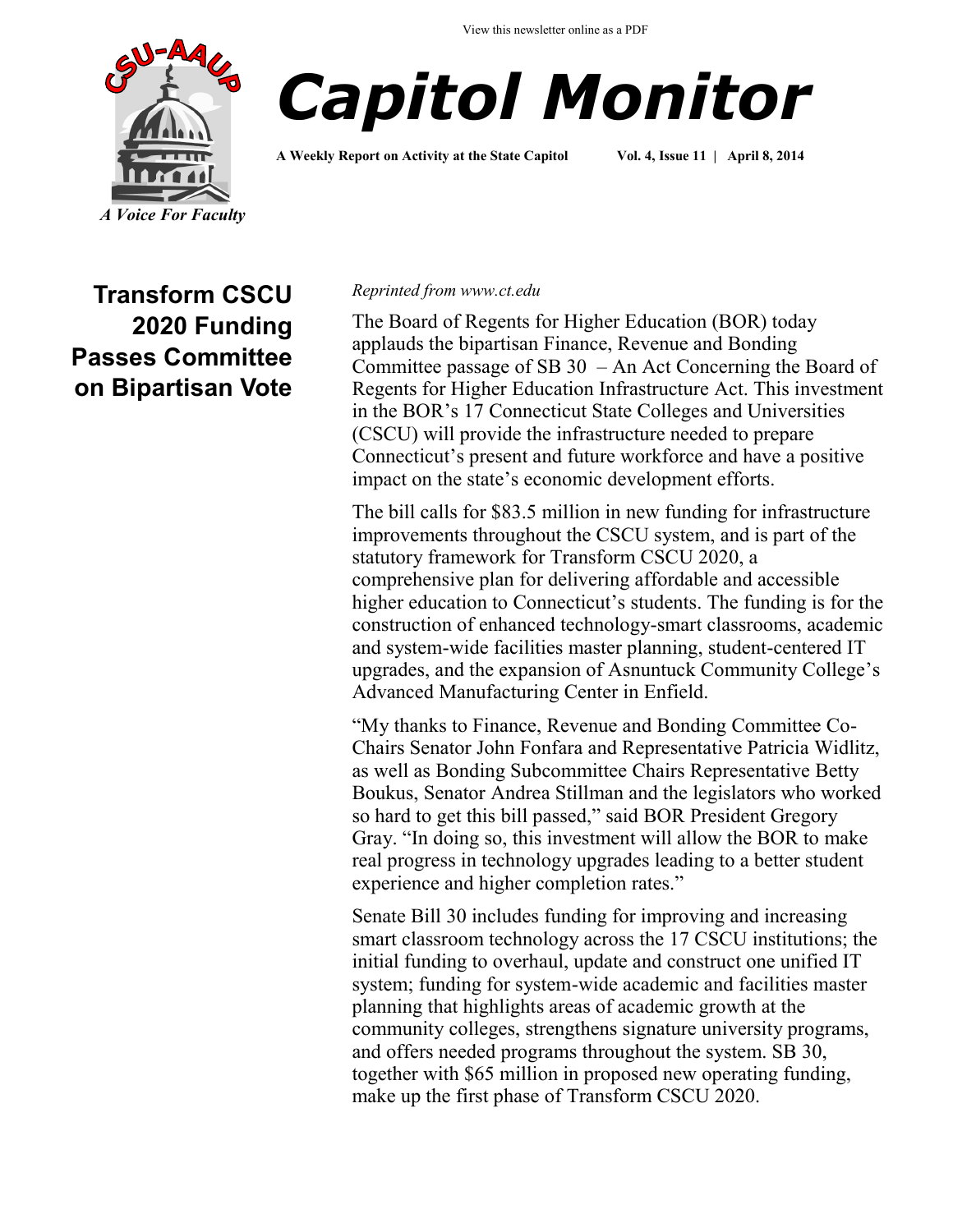| <b>Postponed: Higher</b><br><b>Ed Forum on BOR</b><br>and UConn<br><b>Appropriations</b> | The Higher Education and Employment Advancement Committee<br>and the Appropriations Committee have postponed a presentation<br>by the Board of Regents Trustees and the University of<br>Connecticut Trustees that had been scheduled for Thursday, April<br>10, 2014.                                                                                                                                                                                                                                                                                                                                                                    |
|------------------------------------------------------------------------------------------|-------------------------------------------------------------------------------------------------------------------------------------------------------------------------------------------------------------------------------------------------------------------------------------------------------------------------------------------------------------------------------------------------------------------------------------------------------------------------------------------------------------------------------------------------------------------------------------------------------------------------------------------|
| <b>Achievement Gap</b><br><b>Taskforce</b>                                               | The legislature established the Achievement Gap Task Force to<br>address the academic achievement gaps in Connecticut by<br>considering effective approaches to closing the achievement gaps<br>in elementary, middle and high schools. The legislature assigned<br>the task force with the creation of a master plan to eliminate the<br>academic achievement gaps by January 1, 2020.<br>While this taskforce does not deal directly with higher education,<br>there are a number of policy recommendations concerning<br>Schools of Education that train Connecticut's teachers and<br>administrators. Read here for the draft report. |
| <b>Higher Education</b><br><b>Committee</b>                                              | The Higher Education & Employment Advancement Committee<br>met on Monday, April 7 to review two bills that came out of the<br>Program Review and Investigations Committee. One of the bills<br>on the agenda was Substitute for H.B. No. 5376, ANACT<br><b>IMPLEMENTING THE RECOMMENDATIONS OF THE</b><br>LEGISLATIVE PROGRAM REVIEW AND INVESTIGATIONS<br>COMMITTEE ON THE REEMPLOYMENT OF OLDER<br>WORKERS AS THEY RELATE TO THE BOARD OF REGENTS                                                                                                                                                                                       |

*[FOR HIGHER EDUCATION](http://www.cga.ct.gov/asp/cgabillstatus/cgabillstatus.asp?selBillType=Bill&bill_num=5376&which_year=2014&SUBMIT1.x=0&SUBMIT1.y=0&SUBMIT1=Normal)*.

### **Files: Week of 3/24**

*"I support or oppose one of these bills; what should I do?"*

- 1. Write to your legislators! Find them [here.](http://www.cga.ct.gov/asp/menu/CGAFindLeg.asp)
- 2. [Track](http://www.cga.ct.gov/aspx/CGAPublicBillTrack/Register.aspx) the bill so you know when public hearings are scheduled.

Please note that once a bill becomes a file it possibly could go to the House or Senate floor within two days to be voted on.

### **EDUCATION & HIGHER EDUCATION**

File 283: *[AN ACT CONCERNING THE BOARD OF](http://www.cga.ct.gov/asp/cgabillstatus/cgabillstatus.asp?selBillType=File+Copy&bill_num=283&which_year=2014&SUBMIT1.x=0&SUBMIT1.y=0&SUBMIT1=Normal)  [REGENTS](http://www.cga.ct.gov/asp/cgabillstatus/cgabillstatus.asp?selBillType=File+Copy&bill_num=283&which_year=2014&SUBMIT1.x=0&SUBMIT1.y=0&SUBMIT1=Normal)*.

File 262: *[AN ACT CONCERNING HIGHER EDUCATION](http://www.cga.ct.gov/asp/cgabillstatus/cgabillstatus.asp?selBillType=File+Copy&bill_num=262&which_year=2014&SUBMIT1.x=17&SUBMIT1.y=10&SUBMIT1=Normal)  [AND REMEDIAL SUPPORT.](http://www.cga.ct.gov/asp/cgabillstatus/cgabillstatus.asp?selBillType=File+Copy&bill_num=262&which_year=2014&SUBMIT1.x=17&SUBMIT1.y=10&SUBMIT1=Normal)*

File 241: *[AN ACT IMPROVING COLLEGE COMPLETIONS](http://www.cga.ct.gov/asp/cgabillstatus/cgabillstatus.asp?selBillType=File+Copy&bill_num=241&which_year=2014&SUBMIT1.x=0&SUBMIT1.y=0&SUBMIT1=Normal)*

File 212: *[AN ACT IMPLEMENTING THE](http://www.cga.ct.gov/asp/cgabillstatus/cgabillstatus.asp?selBillType=File+Copy&bill_num=212&which_year=2014&SUBMIT1.x=0&SUBMIT1.y=0&SUBMIT1=Normal)  [RECOMMENDATIONS OF THE LEGISLATIVE PROGRAM](http://www.cga.ct.gov/asp/cgabillstatus/cgabillstatus.asp?selBillType=File+Copy&bill_num=212&which_year=2014&SUBMIT1.x=0&SUBMIT1.y=0&SUBMIT1=Normal)  [REVIEW AND INVESTIGATIONS COMMITTEE](http://www.cga.ct.gov/asp/cgabillstatus/cgabillstatus.asp?selBillType=File+Copy&bill_num=212&which_year=2014&SUBMIT1.x=0&SUBMIT1.y=0&SUBMIT1=Normal)*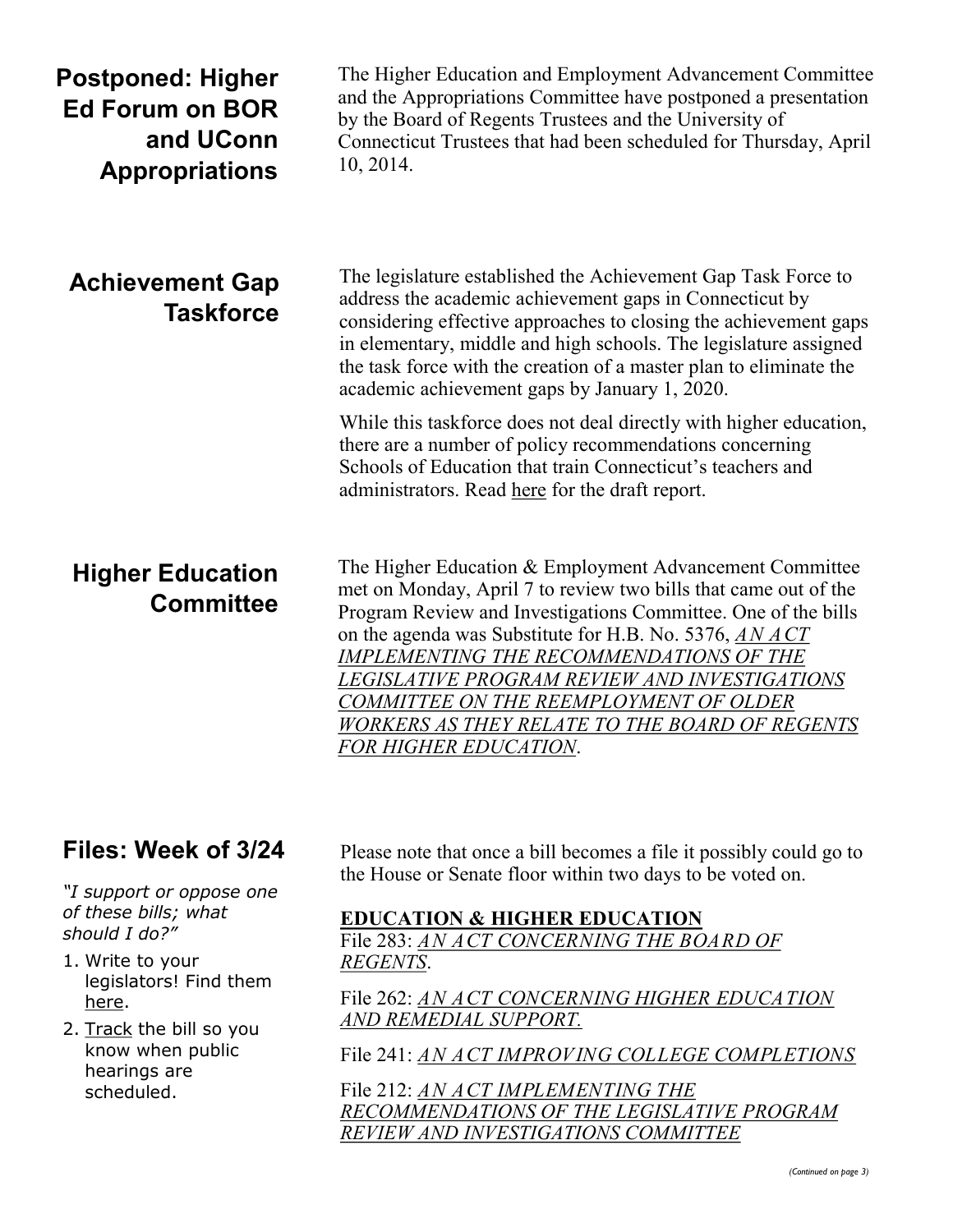*[CONCERNING A STUDY OF THE ESTABLISHMENT OF A TUITION](http://www.cga.ct.gov/asp/cgabillstatus/cgabillstatus.asp?selBillType=File+Copy&bill_num=212&which_year=2014&SUBMIT1.x=0&SUBMIT1.y=0&SUBMIT1=Normal)  [PLEDGE PROGRAM AND A FINANCIAL AID PLEDGE PROGRAM](http://www.cga.ct.gov/asp/cgabillstatus/cgabillstatus.asp?selBillType=File+Copy&bill_num=212&which_year=2014&SUBMIT1.x=0&SUBMIT1.y=0&SUBMIT1=Normal)  [AT THE UNIVERSITY OF CONNECTICUT](http://www.cga.ct.gov/asp/cgabillstatus/cgabillstatus.asp?selBillType=File+Copy&bill_num=212&which_year=2014&SUBMIT1.x=0&SUBMIT1.y=0&SUBMIT1=Normal)*. **Files: Week of 3/24**

> File 213: *[AN ACT IMPLEMENTING THE RECOMMENDATIONS](http://www.cga.ct.gov/asp/cgabillstatus/cgabillstatus.asp?selBillType=File+Copy&bill_num=213&which_year=2014&SUBMIT1.x=0&SUBMIT1.y=0&SUBMIT1=Normal)  [OF THE PROGRAM REVIEW AND INVESTIGATIONS COMMITTEE](http://www.cga.ct.gov/asp/cgabillstatus/cgabillstatus.asp?selBillType=File+Copy&bill_num=213&which_year=2014&SUBMIT1.x=0&SUBMIT1.y=0&SUBMIT1=Normal)  [CONCERNING A REPORT ON FINANCIAL AID AWARDS AND](http://www.cga.ct.gov/asp/cgabillstatus/cgabillstatus.asp?selBillType=File+Copy&bill_num=213&which_year=2014&SUBMIT1.x=0&SUBMIT1.y=0&SUBMIT1=Normal)  [TRACKING TRANSFER CREDITS BY THE UNIVERSITY OF](http://www.cga.ct.gov/asp/cgabillstatus/cgabillstatus.asp?selBillType=File+Copy&bill_num=213&which_year=2014&SUBMIT1.x=0&SUBMIT1.y=0&SUBMIT1=Normal)  [CONNECTICUT](http://www.cga.ct.gov/asp/cgabillstatus/cgabillstatus.asp?selBillType=File+Copy&bill_num=213&which_year=2014&SUBMIT1.x=0&SUBMIT1.y=0&SUBMIT1=Normal)*.

File 242: *[AN ACT CONCERNING COLLEGE CREDIT FOR](http://www.cga.ct.gov/asp/cgabillstatus/cgabillstatus.asp?selBillType=File+Copy&bill_num=242&which_year=2014&SUBMIT1.x=0&SUBMIT1.y=0&SUBMIT1=Normal)  [MILITARY TRAINING](http://www.cga.ct.gov/asp/cgabillstatus/cgabillstatus.asp?selBillType=File+Copy&bill_num=242&which_year=2014&SUBMIT1.x=0&SUBMIT1.y=0&SUBMIT1=Normal)*

File 249: *[AN ACT CONCERNING A STATE AUTHORIZATION](http://www.cga.ct.gov/asp/cgabillstatus/cgabillstatus.asp?selBillType=File+Copy&bill_num=249&which_year=2014&SUBMIT1.x=0&SUBMIT1.y=0&SUBMIT1=Normal)  [RECIPROCITY AGREEMENT REGARDING DISTANCE LEARNING](http://www.cga.ct.gov/asp/cgabillstatus/cgabillstatus.asp?selBillType=File+Copy&bill_num=249&which_year=2014&SUBMIT1.x=0&SUBMIT1.y=0&SUBMIT1=Normal)  [PROGRAMS.](http://www.cga.ct.gov/asp/cgabillstatus/cgabillstatus.asp?selBillType=File+Copy&bill_num=249&which_year=2014&SUBMIT1.x=0&SUBMIT1.y=0&SUBMIT1=Normal)*

File 251: *[AN ACT REQUIRING AN EVALUATION OF HIGHER](http://www.cga.ct.gov/asp/cgabillstatus/cgabillstatus.asp?selBillType=File+Copy&bill_num=251&which_year=2014&SUBMIT1.x=0&SUBMIT1.y=0&SUBMIT1=Normal)  [EDUCATION CERTIFICATE PROGRAMS.](http://www.cga.ct.gov/asp/cgabillstatus/cgabillstatus.asp?selBillType=File+Copy&bill_num=251&which_year=2014&SUBMIT1.x=0&SUBMIT1.y=0&SUBMIT1=Normal)*

File 260: *[AN ACT REQUIRING A STATE](http://www.cga.ct.gov/asp/cgabillstatus/cgabillstatus.asp?selBillType=File+Copy&bill_num=260&which_year=2014&SUBMIT1.x=0&SUBMIT1.y=0&SUBMIT1=Normal)-WIDE PLAN TO PROVIDE [EDUCATION, TRAINING AND JOB PLACEMENT IN EMERGING](http://www.cga.ct.gov/asp/cgabillstatus/cgabillstatus.asp?selBillType=File+Copy&bill_num=260&which_year=2014&SUBMIT1.x=0&SUBMIT1.y=0&SUBMIT1=Normal)  [INDUSTRIES.](http://www.cga.ct.gov/asp/cgabillstatus/cgabillstatus.asp?selBillType=File+Copy&bill_num=260&which_year=2014&SUBMIT1.x=0&SUBMIT1.y=0&SUBMIT1=Normal)*

File 261: *[AN ACT ESTABLISHING AN ACCELERATED](http://www.cga.ct.gov/asp/cgabillstatus/cgabillstatus.asp?selBillType=File+Copy&bill_num=261&which_year=2014&SUBMIT1.x=0&SUBMIT1.y=0&SUBMIT1=Normal)  [CERTIFICATES PROGRAM.](http://www.cga.ct.gov/asp/cgabillstatus/cgabillstatus.asp?selBillType=File+Copy&bill_num=261&which_year=2014&SUBMIT1.x=0&SUBMIT1.y=0&SUBMIT1=Normal)*

File 263: *[AN ACT IMPLEMENTING AN I](http://www.cga.ct.gov/asp/cgabillstatus/cgabillstatus.asp?selBillType=File+Copy&bill_num=263&which_year=2014&SUBMIT1.x=6&SUBMIT1.y=16&SUBMIT1=Normal)-BEST PROGRAM ON A [REGIONAL BASIS.](http://www.cga.ct.gov/asp/cgabillstatus/cgabillstatus.asp?selBillType=File+Copy&bill_num=263&which_year=2014&SUBMIT1.x=6&SUBMIT1.y=16&SUBMIT1=Normal)*

File 311: *[AN ACT CONCERNING A UNIFORM REGIONAL](http://www.cga.ct.gov/asp/cgabillstatus/cgabillstatus.asp?selBillType=File+Copy&bill_num=311&which_year=2014&SUBMIT1.x=0&SUBMIT1.y=0&SUBMIT1=Normal)  [SCHOOL CALENDAR](http://www.cga.ct.gov/asp/cgabillstatus/cgabillstatus.asp?selBillType=File+Copy&bill_num=311&which_year=2014&SUBMIT1.x=0&SUBMIT1.y=0&SUBMIT1=Normal)*.

File 340: *[AN ACT REQUIRING A STUDY OF A PAY](http://www.cga.ct.gov/asp/cgabillstatus/cgabillstatus.asp?selBillType=File+Copy&bill_num=340&which_year=2014&SUBMIT1.x=0&SUBMIT1.y=0&SUBMIT1=Normal) -IT-FORWARD [COLLEGE PAYMENT PLAN](http://www.cga.ct.gov/asp/cgabillstatus/cgabillstatus.asp?selBillType=File+Copy&bill_num=340&which_year=2014&SUBMIT1.x=0&SUBMIT1.y=0&SUBMIT1=Normal)*

File 350: *[AN ACT REQUIRING A TECHNICAL HIGH SCHOOL](http://www.cga.ct.gov/asp/cgabillstatus/cgabillstatus.asp?selBillType=File+Copy&bill_num=350&which_year=2014&SUBMIT1.x=0&SUBMIT1.y=0&SUBMIT1=Normal)  AND COMMUNITY-[TECHNICAL COLLEGE COOPERATIVE.](http://www.cga.ct.gov/asp/cgabillstatus/cgabillstatus.asp?selBillType=File+Copy&bill_num=350&which_year=2014&SUBMIT1.x=0&SUBMIT1.y=0&SUBMIT1=Normal)*

File 354: *[AN ACT CONCERNING STUDENT MEMBERSHIP ON](http://www.cga.ct.gov/asp/cgabillstatus/cgabillstatus.asp?selBillType=File+Copy&bill_num=354&which_year=2014&SUBMIT1.x=0&SUBMIT1.y=0&SUBMIT1=Normal)  [THE BOARD OF TRUSTEES FOR THE UNIVERSITY OF](http://www.cga.ct.gov/asp/cgabillstatus/cgabillstatus.asp?selBillType=File+Copy&bill_num=354&which_year=2014&SUBMIT1.x=0&SUBMIT1.y=0&SUBMIT1=Normal)  [CONNECTICUT.](http://www.cga.ct.gov/asp/cgabillstatus/cgabillstatus.asp?selBillType=File+Copy&bill_num=354&which_year=2014&SUBMIT1.x=0&SUBMIT1.y=0&SUBMIT1=Normal)*

#### **LABOR & PUBLIC EMPLOYEES**

File 272: *[AN ACT CONCERNING THE DEFINITION OF](http://www.cga.ct.gov/asp/cgabillstatus/cgabillstatus.asp?selBillType=File+Copy&bill_num=272&which_year=2014&SUBMIT1.x=0&SUBMIT1.y=0&SUBMIT1=Normal)  [MANAGERIAL EMPLOYEE](http://www.cga.ct.gov/asp/cgabillstatus/cgabillstatus.asp?selBillType=File+Copy&bill_num=272&which_year=2014&SUBMIT1.x=0&SUBMIT1.y=0&SUBMIT1=Normal)*.

File 310: *[AN ACT CONCERNING WORKERS' COMPENSATION](http://www.cga.ct.gov/asp/cgabillstatus/cgabillstatus.asp?selBillType=File+Copy&bill_num=310&which_year=2014&SUBMIT1.x=7&SUBMIT1.y=9&SUBMIT1=Normal)  [COVERAGE FOR PUBLIC EMPLOYEES WITH POST](http://www.cga.ct.gov/asp/cgabillstatus/cgabillstatus.asp?selBillType=File+Copy&bill_num=310&which_year=2014&SUBMIT1.x=7&SUBMIT1.y=9&SUBMIT1=Normal)-TRAUMATIC [STRESS DISORDER.](http://www.cga.ct.gov/asp/cgabillstatus/cgabillstatus.asp?selBillType=File+Copy&bill_num=310&which_year=2014&SUBMIT1.x=7&SUBMIT1.y=9&SUBMIT1=Normal)*